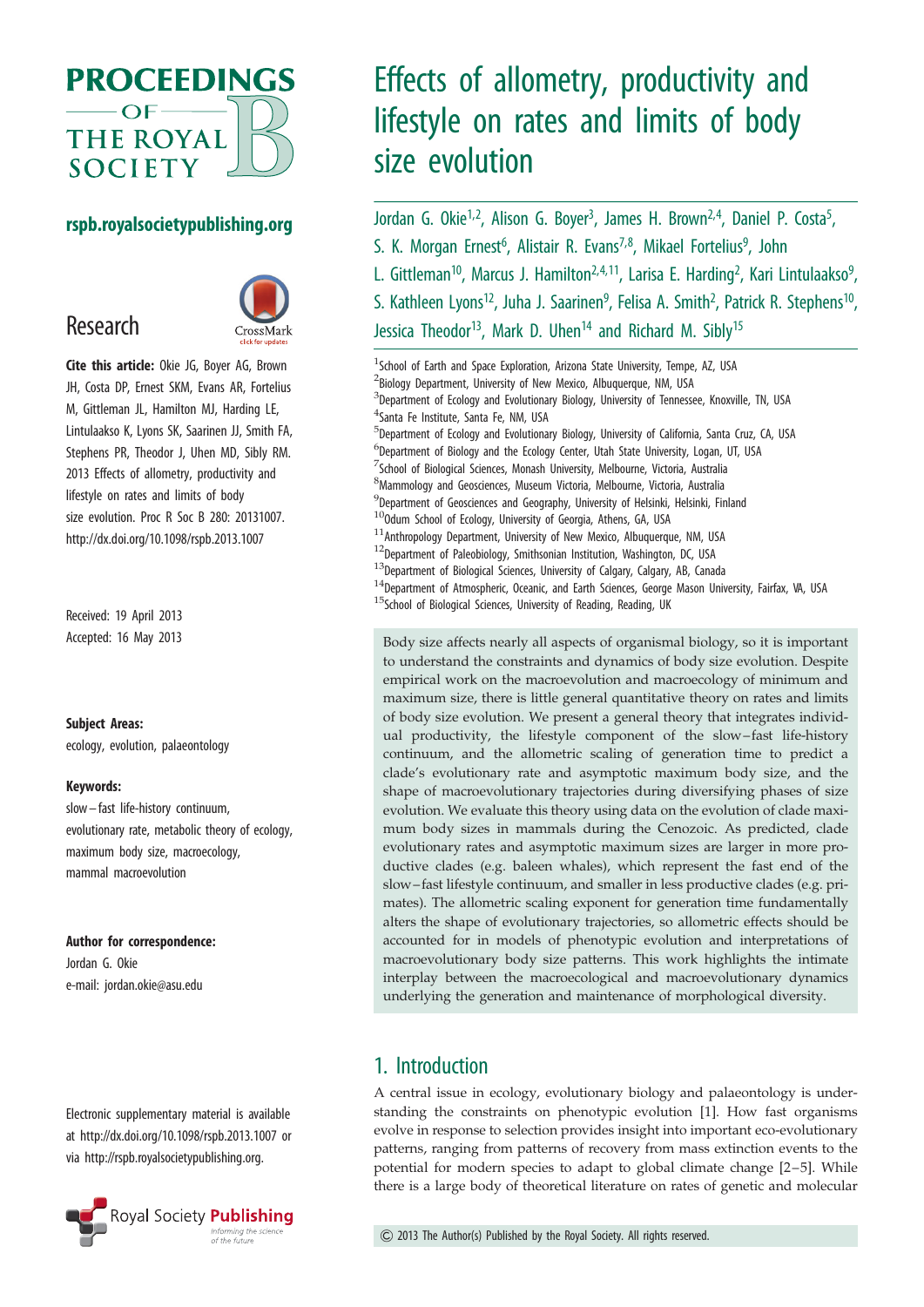<span id="page-1-0"></span>

Figure 1. Schematic of theory. (a) Mass-specific production rate B (diagonal lines) plotted against body mass for slow and fast lifestyle groups. The logarithm of the normalization coefficient  $B_0$  is given by the intercept with the y-axis. The dashed horizontal line represents the critical death rate referred to in predicting maximum body sizes. (b) Exponential trajectories of body mass in biological time (generations) for adaptive radiations involving a constant per-generation rate of evolution until an asymptotic maximum body size is reached. When the per-generation rate of evolution,  $\alpha$ , is the same for the two groups, the trajectories of log body mass plotted against time in generations have the same initial slope. (c) These trajectories of log body mass are decelerating in chronological time because generation time increases with increasing size. The two curves represent the fast and slow lifestyles shown in  $(a)$  and  $(b)$ , which have the same initial body mass but attain different maximum sizes. (d) By scaling the size axis as  $M^{1/4}$ , trajectories of  $M^{1/4}$  plotted in chronological time are initially straight lines with slopes providing a measure of evolutionary rate, as given by equation (2.5). In chronological time, both the slope and maximum for fast, productive lifestyles are higher than those for slow, unproductive lifestyles.

evolution, it is still unclear how morphological, physiological and ecological traits influence the rates and trajectories of evolution of clades. Here, we explore the evolutionary implications of two important components of organismal biology that should impact rates and trajectories of evolution: the rate of biomass production of an individual and its generation time.

Generation time is an important constraint on evolution, because it determines how quickly genes are passed from one generation to another, and thus constrains how fast a lineage can evolve in absolute time. A century can represent a million generations of potential evolutionary change to the typical bacterium, and about one generation to a tree or giant tortoise. It follows that the maximum absolute rate of phenotypic evolution probably varies widely across lineages and species. The dependence of evolutionary rate on generation time is well documented from comparative analyses of DNA sequences  $([6-10]$  $([6-10]$  $([6-10]$  $([6-10]$  $([6-10]$ , but see  $[11,12]$  $[11,12]$ ) and supported by evolutionary theory [\[7,13,14](#page-5-0)]. This provides the justification for measuring the rate of evolution in units that account for the effect of generation time, such as in units of haldanes [\[15](#page-5-0) –[20\]](#page-5-0) or in number of generations [\[5\]](#page-5-0).

An important determinant of generation time is an individual's mass-specific production rate, the quantity of biomass it produces per unit time, divided by its body mass. We refer to this as individual productivity. This trait

is particularly important because it provides an integrative measure of the rate at which an organism acquires, assimilates, transforms and allocates resources to growth and reproduction [[21\]](#page-5-0). Variation in traits such as individual productivity has been discussed in terms of a slow–fast life-history continuum [\[22](#page-5-0)–[25](#page-5-0)]. 'Slow' and 'fast' refer to the speed at which organisms progress through their life histories, ranging from slow organisms that take years to reach first reproduction and reproduce only every few years, to fast organisms that complete their life cycle in weeks, days or even hours. Much of the variation among species in lifehistory traits can be attributed to body size by allometric scaling, but once these effects are accounted for, an order of magnitude of residual variation still remains (figure 1a). This residual variation has been ascribed to the 'lifestyle' component of the slow–fast life-history continuum—in other words, the slow– fast lifestyle continuum—where the lifestyle of an organism comprises the ecological, morphological and physiological traits that influence how resources are gathered from the environment and allocated to fitness components. Lifestyle is therefore an important biological contributor to this residual variation in individual productivity [\[26](#page-5-0),[27\]](#page-6-0). The quality and/or abundance of the resource an organism has evolved to consume can influence its rate of energy intake and allocation to reproduction. At opposite ends of this lifestyle spectrum in mammals are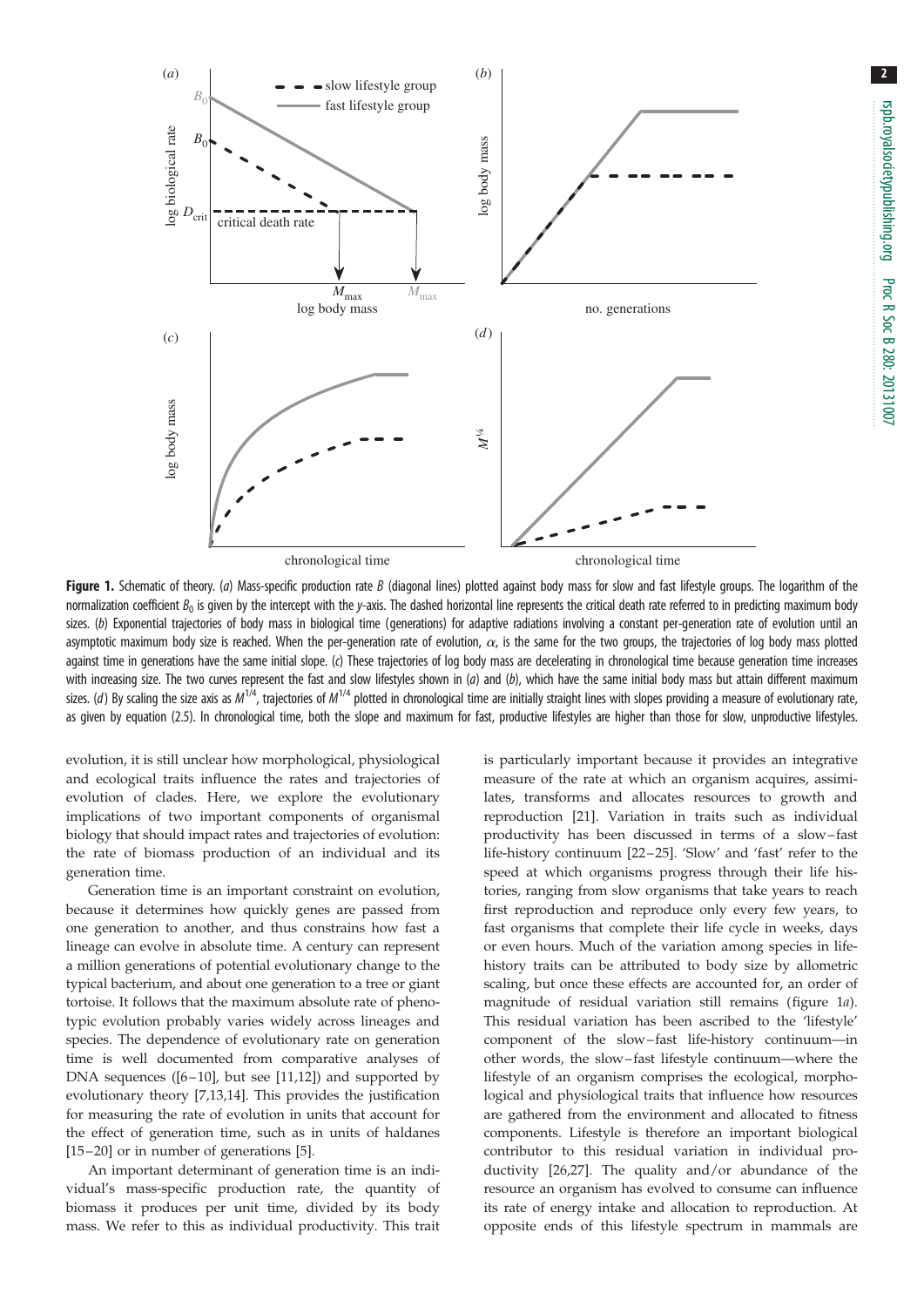primates and whales, which have low and high individual productivities for their body sizes, respectively. While it is clear intuitively that generation time, lifestyle and individual productivity might influence phenotypic evolution; currently, there is no theoretical framework for how these components interact to affect evolutionary trajectories of important traits.

Body size is an ideal phenotypic trait for theoretically modelling and empirically testing the effects of generation time, lifestyle and productivity. Almost all characteristics of an organism are related in some way to body size, so it is particularly important to understand the factors affecting its evolution. There is a sizeable literature on the evolution of body size, most of which focuses on a specific community, clade or geological epoch [\[5,](#page-5-0)[28](#page-6-0) –[35](#page-6-0)]. A much smaller body of work addresses the macroecology and macroevolution of minimum and maximum body size [[36](#page-6-0) –[42](#page-6-0)]. So far, however, a general quantitative theory on rates and ecological limits of body size evolution is lacking. As a result, two important questions regarding body size evolution are still unanswered: (i) what general factors determine the rate and trajectory of evolution of body size and (ii) why do clades differ in the maximum body size they attain? Here, we develop a general theory for the effects of the allometric scaling and lifestyle components of the slow– fast life-history continuum on the rate of evolution and asymptotic maximum body size of a clade. We then test our predictions using a dataset on the maximum body size of mammals as they radiated during the Cenozoic following the extinction of the non-avian dinosaurs at the Cretaceous–Palaeogene (K-Pg) mass extinction event.

### 2. Theory and results

## (a) The rate and trajectory of body size evolution (i) Theoretical development

Biological rates, B, such as mass-specific metabolic rate, birth rate and mass-specific production rate or productivity, typically scale with body mass, M, as

$$
B = B_0 M^{-\beta}, \tag{2.1}
$$

where  $B_0$  is a normalization coefficient that varies between lifestyles and taxonomic groups and is a predictable function of body temperature [[43\]](#page-6-0), and the allometric scaling exponent  $\beta$  is often approximately one-fourth in plants and animals [\(figure 1](#page-1-0)a; [\[44](#page-6-0) –[46](#page-6-0)]). Like other biological rates, the rate of evolution should decrease with increasing size, scaling as  $\approx -\frac{1}{4}$  power of mass [\[6,7,](#page-5-0)[47\]](#page-6-0). This is justified on a theoretical basis because the rate of incorporation of a mutation should scale inversely with generation time, G, which scales as

$$
G = \frac{k}{B_0} M^{\beta},\tag{2.2}
$$

where  $k$  is a constant of proportionality [\[45,48](#page-6-0),[49\]](#page-6-0). The allometric scaling, phylogenetic and lifestyle components of variation can be quantified by fitting equation (2.1) or (2.2) to biological rate or generation time data plotted on logarithmic axes for different clades or groups of species sharing similar lifestyles [\(figure 1](#page-1-0)a). The slope  $\beta$  determines the size-dependence of biological rates or generation time [\[46](#page-6-0)]. The size-independent lifestyle effect is given by the intercept or normalization coefficient  $B_0$ , with higher values of  $B_0$ reflecting lifestyles that allow for greater individual productivity, shorter generation times and faster reproductive

rates—thereby quantifying a group's position along the lifestyle component of the slow– fast life-history continuum.

Evolutionary changes in body size on a per-generation basis can be expressed as  $(1/M)(dM/dt_g) = \alpha$ , where  $\alpha$  is the pergeneration rate constant and  $t_{\rm g}$  is time measured in generations. Changes with respect to chronological time,  $t$ , are obtained by dividing by generation time and substituting in the generation time allometry, i.e.  $(1/M)/(dM/dt) = (1/M)/(dM/dt_g)/(d^2t_g)$ dt) =  $(1/M)$  (dM/dt<sub>g</sub>)((1/G) =  $(\alpha B_0/k)M^{-\beta}$ ))), which gives

$$
\frac{dM}{dt} = \left(\frac{\alpha B_0}{k}\right) M^{1-\beta}.\tag{2.3}
$$

Equation (2.3) shows that all else being equal and as long as  $\beta > 0$ , evolutionary changes in body size in chronological time occur more slowly in larger organisms.

Integrating equation (2.3) shows that the value of the allometric scaling exponent  $\beta$  has a profound effect on the shape of the evolutionary trajectory during diversifying radiations, assuming that the per-generation evolutionary rate  $(\alpha)$  remains constant. If  $\beta$  were zero, mass would increase exponentially in chronological time. However, when  $\beta > 0$ , as typically occurs in animals and vascular plants, the increase is sub-exponential (figure  $1b$ , $c$ ) and body mass depends on time as

$$
M^{\beta} = \alpha k^{-1} \beta B_0 t + M_0^{\beta}, \qquad (2.4)
$$

where  $M_0$  is the initial body size. This equation also shows that the slope s of  $M^{\beta}$  as a function of time provides a measure of evolutionary rate that accounts for the allometry of generation time (figure  $1d$ ). The slope  $s$  is

$$
s = \alpha k^{-1} \beta B_0. \tag{2.5}
$$

#### (ii) Predictions

Equations  $(2.4)$  and  $(2.5)$  make two testable predictions.  $(1)$  Equation (2.4) predicts that for evolutionary phases when body size is evolving at a constant rate per generation [\(figure 1](#page-1-0)b),  $M^{\beta}$ with  $\beta \approx \frac{1}{4}$  should depend linearly on time in plants and animals ([figure 1](#page-1-0)d). (2) Equation (2.5) predicts that more productive, faster lifestyles should be able to evolve at a faster rate in chronological time: the rate of evolution s is proportional to the massspecific production normalization constant  $B_0$ , which quantifies a group's position along the slow– fast lifestyle continuum.

#### (iii) Results

The theory we developed here should apply to clades during a diversifying phase of body size evolution. The radiation of placental mammals provides a natural experiment to evaluate our theory. After the K-Pg event that exterminated the non-avian dinosaurs, the major clades diversified in size both within and among clades. Starting from small ancestors, maximum body size of most clades exhibited a decelerating increase that ultimately levelled off ([figure 1](#page-1-0)b; [\[5](#page-5-0)[,34](#page-6-0)]). Recently, Evans et al. [\[5\]](#page-5-0) showed that accounting for the body size effect on generation time reveals that the maximum size of each clade increased at an approximately constant rate per generation until ultimately reaching an asymptote, as in [figure 1](#page-1-0)d.

We used the latest version of the database (MAMMOTH v. 1.1) analysed in Smith et al. [\[34\]](#page-6-0) and Evans et al. [\[5](#page-5-0)] to test our two predictions (see the electronic supplementary material, appendix table S1). As predicted, after accounting for allometric effects using equation (2.4) with  $\beta = 1/4$ , clade maximum body mass  $(M^{1/4})$  increased approximately linearly with time in the eight clades of mammals with sufficient data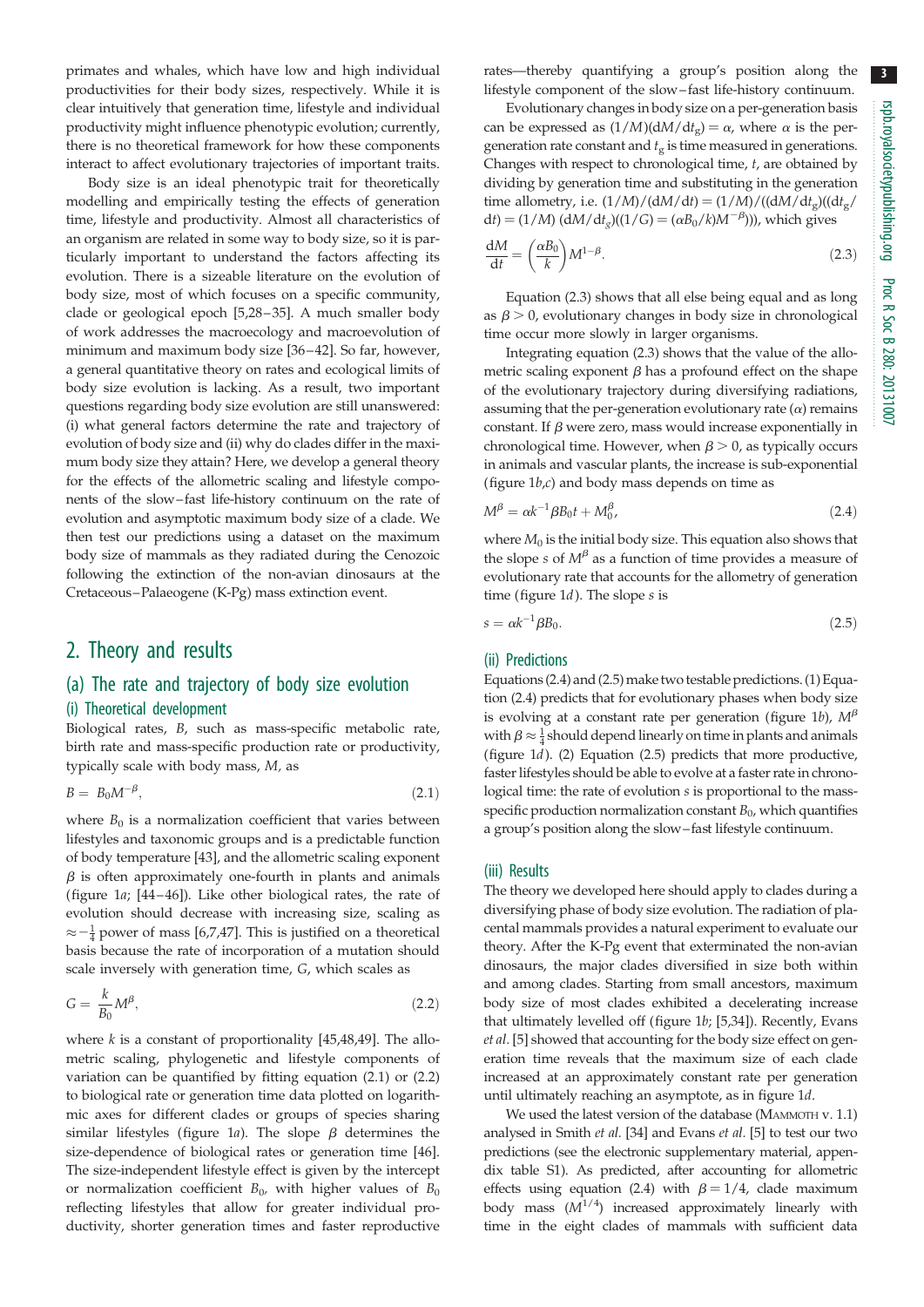4



Figure 2. The increasing phase of the maximum body mass of mammal clades during the Cenozoic. The quarter-power scaled body mass ( $M^{1/4}$ , in kg $^{1/4}$ ) normalizes for generation time allometry so that a linear relationship indicates an invariant per-generation rate of evolution and the slope of the regression line provides a measure of the rate of evolution. The x-axis is the time since the initiation of a clade's increasing phase of size evolution. Note that the faster increasing clades tend to attain higher maximum body sizes, as predicted by equation (2.6). All  $R^2$  are greater than 0.74.

(figure 2). In general, linear regressions provided good fits to the data, indicating that the rate of maximum size evolution is approximately invariant with time within each clade during these diversifying phases (all  $R^2 > 0.74$ , data in appendix table S1). To test prediction 2, we plotted the rate of evolution as a function of the normalization coefficient for individual productivity (figure 3). Rates of evolution were estimated by the slopes of the fitted lines in figure 2 and modern-day normalization coefficients for individual productivity for the eight lineages were taken from Sibly & Brown ([\[27](#page-6-0)]; data in electronic supplementary material, appendix table S2; see appendix for details). As predicted, lineages with faster lifestyles had higher maximal rates of evolution ( $R^2 = 0.62$ ,  $p = 0.021$ ).

#### (b) Maximum size

#### (i) Theoretical development

As shown in [figure 1](#page-1-0)a, species with slower lifestyles have lower individual productivities for their body size and thus lower population growth rates and reduced capacities to recover from environmental perturbations. Individual productivity also varies allometrically, decreasing as body size increases [\(figure 1](#page-1-0)a). Eventually, there is a theoretical maximal body size for each clade where productivity is so low it can only just offset mortality [\(figure 1](#page-1-0)a). We model this situation by assuming that persisting species must be sufficiently productive that they can replace losses occurring at some minimum death rate  $D_{\text{crit}}$  when body mass is at its maximum,  $M_{\text{max}}$  (see the electronic supplementary material, appendix for details). Production rate is given by equation (2.1), and setting this equal to  $D_{\text{crit}}$  when  $M = M_{\text{max}}$  gives  $D_{\text{crit}} = B_0 M_{\text{max}}^{-\beta}$ and so

$$
\log M_{\text{max}} = \frac{1}{\beta} \log B_0 - \frac{1}{\beta} \log D_{\text{crit}}.\tag{2.6}
$$

#### (ii) Predictions

Equation (2.6) makes the direct testable prediction that the maximum size reached by a clade varies with individual



Figure 3. The effects of the individual productivity of a lifestyle, as quantified by a taxon's normalization coefficient  $B_0$ , on the rate of size evolution s in mammalian clades. The data are shown in the electronic supplementary material, appendix table S2. Theory predicts a positive linear relationship (equation (2.5)) between a clade's evolutionary rate and its mass-specific production normalization coefficient, which quantifies a clade's position along the slow –fast lifestyle continuum. The data points for the primates and baleen whales are circled.

productivity. More productive lifestyles are able to attain larger maximum sizes, or more quantitatively, maximum body size is positively correlated with  $log B_0$ .

#### (iii) Results

We used the MAMMOTH v.1.1 data [\[5,](#page-5-0)[34\]](#page-6-0) to test our prediction. A precise correlation was not necessarily expected from these data because a clade may not exhibit its theoretical maximum body size. This may be due to incomplete sampling in the fossil record. It may also occur because when stochastic extinction removes the largest species in a clade, there will inevitably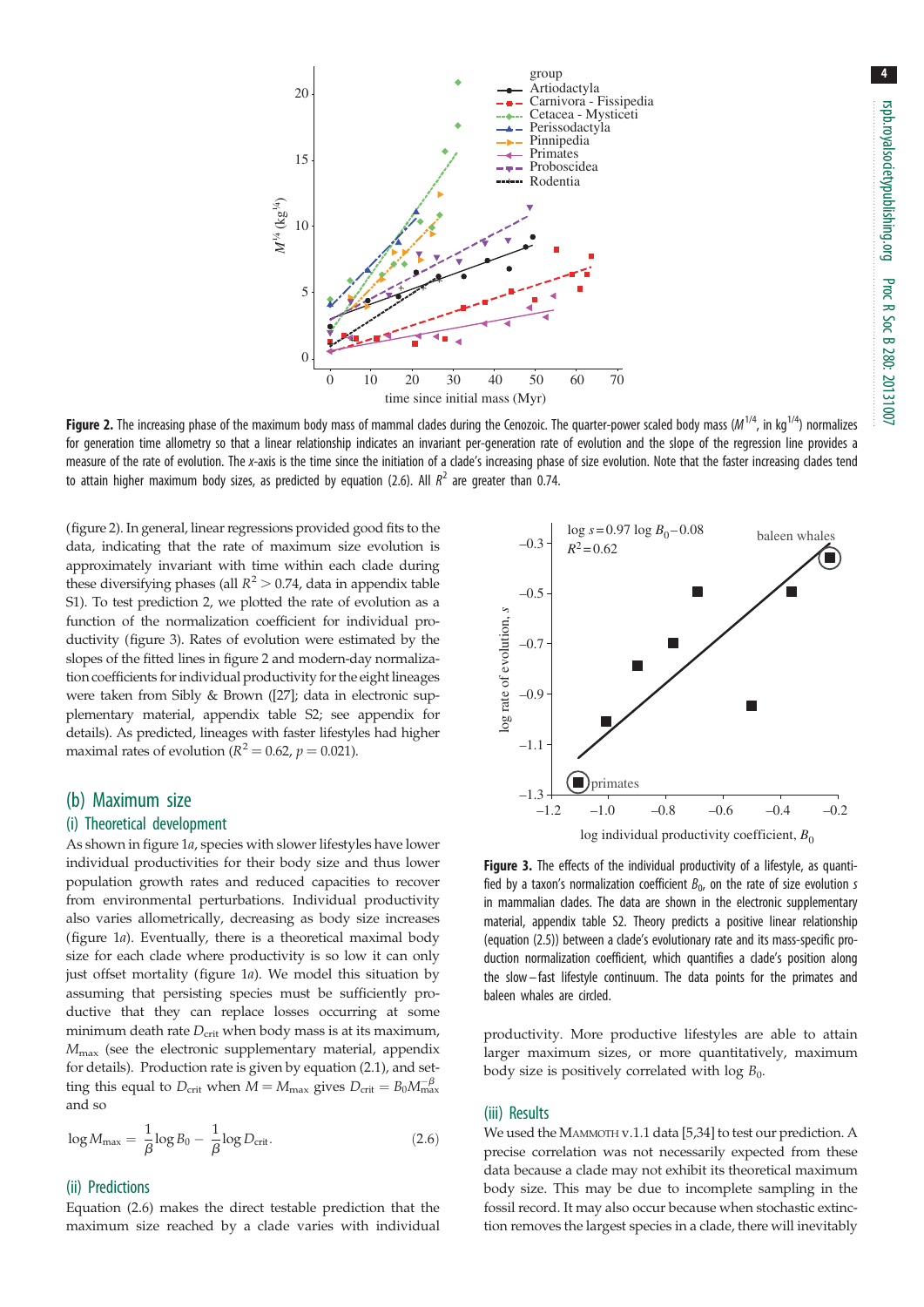

Figure 4. The effect of the slow - fast lifestyle continuum on the maximum body mass evolved within mammalian orders. Theory predicts a positive linear relationship (equation (2.6)) between an order's evolved log maximum body mass and its log mass-specific production normalization coefficient, which quantifies an order's position along the slow - fast lifestyle continuum. The data points for the primates and baleen whales are circled.

be a time lag before another species can evolve to reach the maximum possible size. Nevertheless, as shown in figure 4, our prediction was supported: maximum body masses of the eight extant clades of mammals were positively correlated with lifestyle speed as indexed by the normalization coefficient for productivity ( $R^2 = 0.60$ ,  $p = 0.024$ ).

## 3. Discussion

Our theory clearly demonstrates the crucial role of allometry and individual productivity in determining the rate and trajectory of body size evolution and the maximum size animals achieve. When clades have similar rates of evolution per generation, they have similarly sloped linear trajectories of body mass evolution when plotted in biological time (figure  $1b$ ). However, as clades vary along the slow–fast lifestyle continuum, the body masses of those with lifestyles having higher mass-specific production coefficients  $(B_0)$ increase faster than those of clades with less productive lifestyles when plotted in chronological time (figure  $1c,d$ ). Clades with faster lifestyles also reach higher maximum sizes, because their higher individual productivity allows them to sufficiently replace mortality losses even at larger body sizes. Therefore, the lifestyle component of the slow– fast life-history continuum affects both the rate of evolution in chronological time and maximum body mass.

The evolution of size in baleen whales and primates provides useful examples for how lifestyle can play into the evolutionary dynamics of body size. Of all the mammalian lineages, baleen whales have the highest mass-specific production coefficient and, as predicted, the highest chronological rate of evolution and largest maximum body mass. The high mass-specific production coefficient of baleen whales is probably a consequence of their ecological niches and lifestyle—feeding on abundant, reliable food sources in highly productive marine environments [\[27\]](#page-6-0). The evolution of a

bulk-feeding lifestyle and baleen plates allowed the ingestion of entire schools of planktonic invertebrates or small fish, fuelling the whales' high-energy requirements and individual productivities [[50](#page-6-0),[51](#page-6-0)]. Our theory illustrates how the adoption of this productive lifestyle allowed the clade to achieve high individual productivity for their body size and thus reach large sizes. An interesting question is whether before human hunting their lifestyle also resulted in lower critical death rates, which our theory predicts can also contribute to the evolution of extreme maximum size. In contrast with baleen whales, primates—well recognized for being at the slow end of the slow– fast lifestyle continuum [\[22](#page-5-0)[,27\]](#page-6-0)—have the lowest massspecific production coefficient, lowest chronological rate of body size evolution, and lowest evolved maximum body size of the lineages examined.

While we have focused on the consequences of the slow– fast life-history continuum for body size evolution, the theory has implications for understanding other aspects of evolutionary history. Megafaunal extinctions, such as the Late Pleistocene extinction of large mammals, provide one example. Another example is extinction due to fishing of large fish with slow lifestyles [[52](#page-6-0)]. In both cases, extinction of larger animals resulted from an increase in the death rate. Our theory provides simple predictions for how decreases in individual productivity or temporary increases in death rates should affect the maximum body mass that can persist. For example, if the death rate is raised in [figure 1](#page-1-0)a, elevation of the horizontal dashed line reduces  $M_{\text{max}}$ . Equation (2.6) suggests that a twofold increase in mortality rate would lead to a 16-fold reduction in maximum body mass. The theory complements more detailed models of megafaunal extinctions [[53\]](#page-6-0) and efforts to untangle the diverse causes of the Late Pleistocene extinction event, which likely largely resulted from increased mortality rates because of human hunting [\[54](#page-6-0)]. Our approach suggests that relatively small changes in mortality rates may have differentially strong impacts on large species and could result in size-biased extinctions, both in the past and as human impacts on biota increase in the future.

In addition to providing a context for understanding sizebiased extinction events, our theory may have implications for understanding evolutionary rates and trajectories more generally. Palaeontologists have often expected size to have the potential to change exponentially in chronological time [[42,55\]](#page-6-0). However, our theory suggests that the potential for exponential evolutionary change in size over chronological time only occurs if mass-specific biological rates and biological times such as generation time are invariant of size. When mass-specific biological rates scale positively, which has been observed in heterotrophic bacteria [[46\]](#page-6-0), steep super-exponential changes in body size are expected (see the electronic supplementary material, appendix for details). When mass-specific biological rates scale negatively with body size, the evolutionary trajectory of body size should change sub-exponentially in a power-law-like fashion, with rates of change decreasing with increasing size. Such a decelerating curve could be incorrectly interpreted as indicating decreasing per-generation rates of evolution, highlighting the importance of appropriately transforming body mass when examining in chronological time the size evolution of organisms. Thus, biological scaling exponents can fundamentally alter the shape of evolutionary trajectories of body size in diversifying lineages (see also [\[56\]](#page-6-0)), and so allometric effects must be considered in interpretations of these macroevolutionary patterns.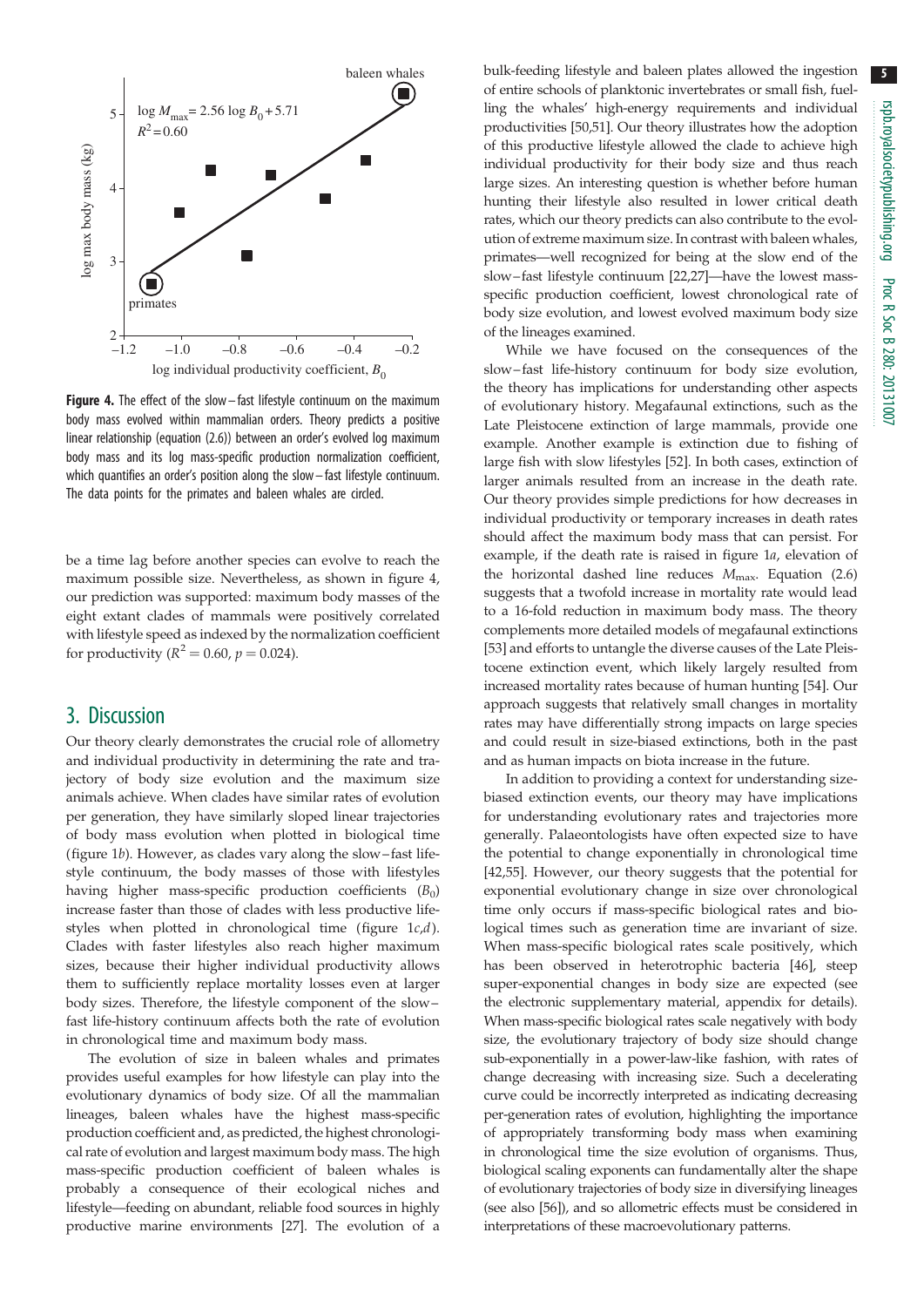6

<span id="page-5-0"></span>Allometry and the slow–fast lifestyle continuum have important implications not only for understanding trajectories of past evolutionary dynamics, but also for how comparative methods are used to study body size evolution, macroecology and allometric scaling. In cases where a comparative study includes species that span multiple orders of magnitude of variation in body size, the accuracy of phylogenetic comparative methods and the derived interspecific allometric scaling exponents could likely be improved by accounting for the allometry of evolutionary rate. One approach is to use branch lengths derived from sequence data instead of absolute divergences times, since allometric scaling should have similar effects on rates of trait evolution and molecular sequence evolution. Another approach would be to use a Brownian motion model in which the change in body size per unit time scales with body mass as in equation (2.3) or in which  $M^{\beta}$  is used instead of log M, as is common practice for comparative analyses, such as phylogenetic independent contrasts. Such a model would also provide an alternative prediction for how clade maximum body size changes as a function of chronological time under a random walk model of evolution. This model would contrast with the mathematical predictions developed here for the non-random changes in body size that might be expected for diversifying phases of evolution (as supported in mammals by Evans [5]).

Perhaps most importantly, by integrating the lifestyle of organisms with their evolutionary dynamics, the theory suggests a two-way interaction between ecology and evolution. Lifestyles and niches have consequences for evolutionary rates and the maximum sizes attained by different clades; conversely, however, ecological niches and lifestyle have also been shaped by the historical contingencies of evolutionary diversification. Overall, this work highlights the intimate interplay between ecological and evolutionary dynamics at broad scales that affects the macroevolution and macroecology of organisms from microbes to whales.

We thank Chris Venditti, P. David Polly and an anonymous reviewer for helpful feedback. This study was supported by National Science Foundation Grant Integrating Macroecological Pattern and Processes across Scales Research Coordination Network DEB 0541625 (to F.A.S., S.K.L. and S.K.M.E., principal investigators). Financial support to J. Okie was provided by University of New Mexico's Program in Interdisciplinary Biological and Biomedical Sciences, which is funded by the Howard Hughes Medical Institute under the National Institute of Biomedical Imaging and Bioengineering Interfaces Initiative; an Exploration Postdoctoral Fellowship from Arizona State University's School of Earth and Space Exploration; and a Postdoctoral Fellowship from the National Aeronautics and Space Administration Postdoctoral Program with the NASA Astrobiology Institute, which is administered by Oak Ridge Associated Universities. This paper is IMPPS RCN publication no. 19.

## **References**

- 1. Uyeda JC, Hansen TF, Arnold SJ, Pienaar J. 2011 The million-year wait for macroevolutionary bursts. Proc. Natl Acad. Sci. USA 108, 15 908– 15 913. ([doi:10.](http://dx.doi.org/10.1073/pnas.1014503108) [1073/pnas.1014503108](http://dx.doi.org/10.1073/pnas.1014503108))
- 2. Smith FA, Betancourt JL. 2006 Predicting woodrat (Neotoma) responses to anthropogenic warming from studies of the palaeomidden record. J. Biogeogr. 33, 2061– 2076. ([doi:10.1111/j.1365-](http://dx.doi.org/10.1111/j.1365-2699.2006.01631.x) [2699.2006.01631.x](http://dx.doi.org/10.1111/j.1365-2699.2006.01631.x))
- 3. Sinervo B et al. 2010 Erosion of lizard diversity by climate change and altered thermal niches. Science 328, 894-899. ([doi:10.1126/science.](http://dx.doi.org/10.1126/science.1184695) [1184695\)](http://dx.doi.org/10.1126/science.1184695)
- 4. Coulson T, MacNulty DR, Stahler DR, Wayne RK, Smith DW. 2011 Modeling effects of environmental change on wolf population dynamics, trait evolution, and life history. Science 334, 1275 – 1278. [\(doi:10.1126/science.1209441](http://dx.doi.org/10.1126/science.1209441))
- 5. Evans AR et al. 2012 The maximum rate of mammal evolution. Proc. Natl Acad. Sci. USA 109, 4187 – 4190. [\(doi:10.1073/pnas.1120774109](http://dx.doi.org/10.1073/pnas.1120774109))
- 6. Martin AP, Palumbi SR. 1993 Body size, metabolic rate, generation time, and the molecular clock. Proc. Natl Acad. Sci. USA 90, 4087– 4091. ([doi:10.1073/](http://dx.doi.org/10.1073/pnas.90.9.4087) [pnas.90.9.4087\)](http://dx.doi.org/10.1073/pnas.90.9.4087)
- 7. Gillooly JF, Allen AP, West GB, Brown JH. 2005 The rate of DNA evolution: effects of body size and temperature on the molecular clock. Proc. Natl Acad. Sci. USA 102, 140 - 145. ([doi:10.1073/pnas.](http://dx.doi.org/10.1073/pnas.0407735101) [0407735101\)](http://dx.doi.org/10.1073/pnas.0407735101)
- 8. Nabholz B, Glémin S, Galtier N. 2008 Strong variations of mitochondrial mutation rate across mammals—the longevity hypothesis. Mol. Biol. Evol. 25, 120 – 130. [\(doi:10.1093/molbev/msm248](http://dx.doi.org/10.1093/molbev/msm248))
- 9. Galtier N, Blier PU, Nabholz B. 2009 Inverse relationship between longevity and evolutionary rate of mitochondrial proteins in mammals and birds. Mitochondrion 9, 51 – 57. ([doi:10.1016/j.mito.](http://dx.doi.org/10.1016/j.mito.2008.11.006) [2008.11.006\)](http://dx.doi.org/10.1016/j.mito.2008.11.006)
- 10. Bromham L, Bromham L. 2011 The genome as a life-history character: why rate of molecular evolution varies between mammal species. Phil. Trans. R. Soc. B 366, 2503– 2513. [\(doi:10.1098/rstb.](http://dx.doi.org/10.1098/rstb.2011.0014) [2011.0014\)](http://dx.doi.org/10.1098/rstb.2011.0014)
- 11. Kumar S, Subramanian S. 2002 Mutation rates in mammalian genomes. Proc. Natl Acad. Sci. USA 99, 803 – 808. [\(doi:10.1073/pnas.022629899\)](http://dx.doi.org/10.1073/pnas.022629899)
- 12. Ochman H, Wilson AC. 1987 Evolution in bacteria: evidence for a universal substitution rate in cellular genomes. J. Mol. Evol. 26, 74 – 86. ([doi:10.1007/](http://dx.doi.org/10.1007/BF02111283) [BF02111283\)](http://dx.doi.org/10.1007/BF02111283)
- 13. Lynch M. 1990 The rate of morphological evolution in mammals from the standpoint of the neutral expectation. Am. Nat. 136, 727 – 741. [\(doi:10.1086/](http://dx.doi.org/10.1086/285128) [285128](http://dx.doi.org/10.1086/285128))
- 14. Gingerich PD. 1993 Quantification and comparison of evolutionary rates. Am. J. Sci.  $293$ ,  $453 - 478$ . [\(doi:10.2475/ajs.293.A.453](http://dx.doi.org/10.2475/ajs.293.A.453))
- 15. Haldane JBS. 1949 Suggestions as to quantitative measurement of rates of evolution. Evolution 3, 51 – 56. ([doi:10.2307/2405451\)](http://dx.doi.org/10.2307/2405451)
- 16. Gingerich PD. 1983 Rates of evolution: effects of time and temporal scaling. Science 222, 159-161. [\(doi:10.1126/science.222.4620.159\)](http://dx.doi.org/10.1126/science.222.4620.159)
- 17. Gingerich PD. 2001 Rates of evolution on the time scale of the evolutionary process. Genetica 112, 127– 144. [\(doi:10.1023/A:1013](http://dx.doi.org/10.1023/A:1013311015886) [311015886](http://dx.doi.org/10.1023/A:1013311015886))
- 18. Gingerich PD. 2009 Rates of evolution. Annu. Rev. Ecol. Evol. Syst. 40, 657– 675. [\(doi:10.1146/](http://dx.doi.org/10.1146/annurev.ecolsys.39.110707.173457) [annurev.ecolsys.39.110707.173457](http://dx.doi.org/10.1146/annurev.ecolsys.39.110707.173457))
- 19. Roopnarine PD. 2003 Analysis of rates of morphologic evolution. Annu. Rev. Ecol. Evol. Syst. 34, 605 – 632. [\(doi:10.1146/annurev.ecolsys.34.](http://dx.doi.org/10.1146/annurev.ecolsys.34.011802.132407) [011802.132407\)](http://dx.doi.org/10.1146/annurev.ecolsys.34.011802.132407)
- 20. Polly PD. 2001 Paleontology and the comparative method: ancestral node reconstructions versus observed node values. Am. Nat. 157, 596– 609. ([doi:10.1086/320622\)](http://dx.doi.org/10.1086/320622)
- 21. Ernest SK et al. 2003 Thermodynamic and metabolic effects on the scaling of production and population energy use. Ecol. Lett. 6, 990– 995. ([doi:10.1046/j.](http://dx.doi.org/10.1046/j.1461-0248.2003.00526.x) [1461-0248.2003.00526.x\)](http://dx.doi.org/10.1046/j.1461-0248.2003.00526.x)
- 22. Read AF, Harvey PH. 1989 Life history differences among the eutherian radiations. J. Zool. 219, 329-353. ([doi:10.1111/j.1469-7998.1989.tb02584.x](http://dx.doi.org/10.1111/j.1469-7998.1989.tb02584.x))
- 23. Promislow DEL, Harvey PH. 1990 Living fast and dying young: a comparative analysis of life-history variation among mammals. J. Zool. 220, 417-437. ([doi:10.1111/j.1469-7998.1990.tb04316.x\)](http://dx.doi.org/10.1111/j.1469-7998.1990.tb04316.x)
- 24. Bielby J, Mace GM, Bininda-Emonds ORP, Cardillo M, Gittleman JL, Jones KE, Orme CDL, Purvis A. 2007 The fast–slow continuum in mammalian life history: an empirical reevaluation. Am. Nat. 169, 748– 757. [\(doi:10.1086/516847](http://dx.doi.org/10.1086/516847))
- 25. Dobson FS, Oli MK. 2007 Fast and slow life histories of mammals. Ecoscience 14, 292– 297. [\(doi:10.](http://dx.doi.org/10.2980/1195-6860(2007)14[292:FASLHO]2.0.CO;2) [2980/1195-6860\(2007\)14\[292:FASLHO\]2.0.CO;2](http://dx.doi.org/10.2980/1195-6860(2007)14[292:FASLHO]2.0.CO;2))
- 26. Dobson FS. 2007 Effects of body size and lifestyle on evolution of mammal life histories. Commentary. Proc. Natl Acad. Sci. USA 104, 17 565– 17 566. ([doi:10.1073/pnas.0708868104\)](http://dx.doi.org/10.1073/pnas.0708868104)